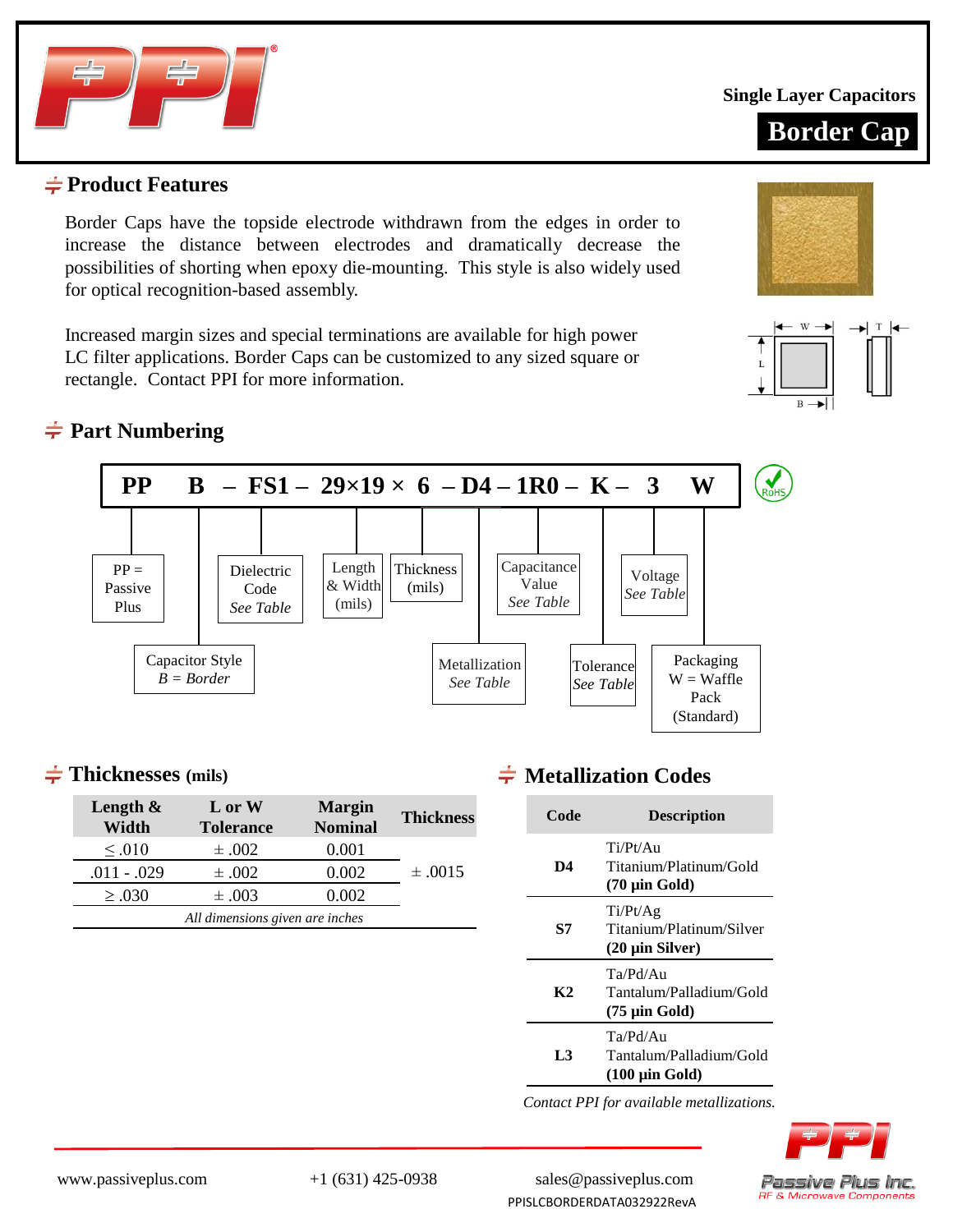



# $\div$  Substrates

Substrates can be supplied as follows:

| Bare                   |                                                          |
|------------------------|----------------------------------------------------------|
| <b>Metallized:</b>     | • Gold over Platinum, Palladium, or Nickel               |
|                        | • Silver over Platinum                                   |
|                        | • Custom schemes and patterns to Customer specifications |
| <b>Thickness Range</b> | $3 \text{ miles} +$                                      |
|                        | <b>Length and Width</b> Up to 4" depending on material   |

#### **Standard Electrode Metallizations**

Gold (D4) This metallization consists of a minimum of 70 micro-inches of Gold over Platinum or Nickel which is ideal for all wirebonding methodologies. **Silver (S7)** This metallization consists of 20 micro-inches of Silver over Platinum which is ideal for all solder applications whenever the use of Gold is unacceptable.

#### **Capacitance Tolerance Codes**

|                          |      | <b>Class I Dielectrics: AS1 - KS2</b> |      | Class II Dielectrics: MS1 - ZS6 |                       |            |                  |      |  |  |  |
|--------------------------|------|---------------------------------------|------|---------------------------------|-----------------------|------------|------------------|------|--|--|--|
| <b>Tolerance</b>         | Code | <b>Tolerance</b>                      | Code |                                 | <b>Tolerance</b>      | Code       | <b>Tolerance</b> | Code |  |  |  |
| $\pm .50pF$              |      | $\pm 20\%$                            | M    |                                 | $-10\%$ thru $+40\%$  |            | $\pm 20\%$       | M    |  |  |  |
| $\pm .25pF$              |      | $\pm 15\%$                            |      |                                 | $-20\%$ thru $+80\%$  |            | $\pm 15\%$       |      |  |  |  |
| $\pm .10pF$              |      | $\pm 10\%$                            |      |                                 | 0% thru $+100%$       |            | $\pm 10\%$       |      |  |  |  |
| $\pm .05$ <sub>p</sub> F |      | $± 5\%$                               |      |                                 | Guaranteed Min. Value | <b>GMV</b> | $\pm$ 5%         |      |  |  |  |
| $\pm .01$ <sub>pF</sub>  |      | $\pm$ 3%                              | Н    |                                 |                       |            |                  |      |  |  |  |
|                          |      | $\pm 2\%$                             | G    |                                 |                       |            |                  |      |  |  |  |

**Capacitance Codes**

## $\div$  **Rated Voltage Codes**

| <b>Value</b> | Code                |   | Code Voltage | <b>Dielectric</b><br>Thickness |
|--------------|---------------------|---|--------------|--------------------------------|
|              | $<10pF$ 1R0 = 1.0pF |   | 50V          | 4 mils                         |
|              | $>10pF$ 101 = 100pF | 3 | 100V         | 6 mils                         |

# $\neq$  Packaging

PPI SLCs are available in Waffle Packs (Standard). Other packaging options may be available. Please contact PPI.



www.passiveplus.com +1 (631) 425-0938 sales@passiveplus.com PPISLCBORDERDATA032922RevA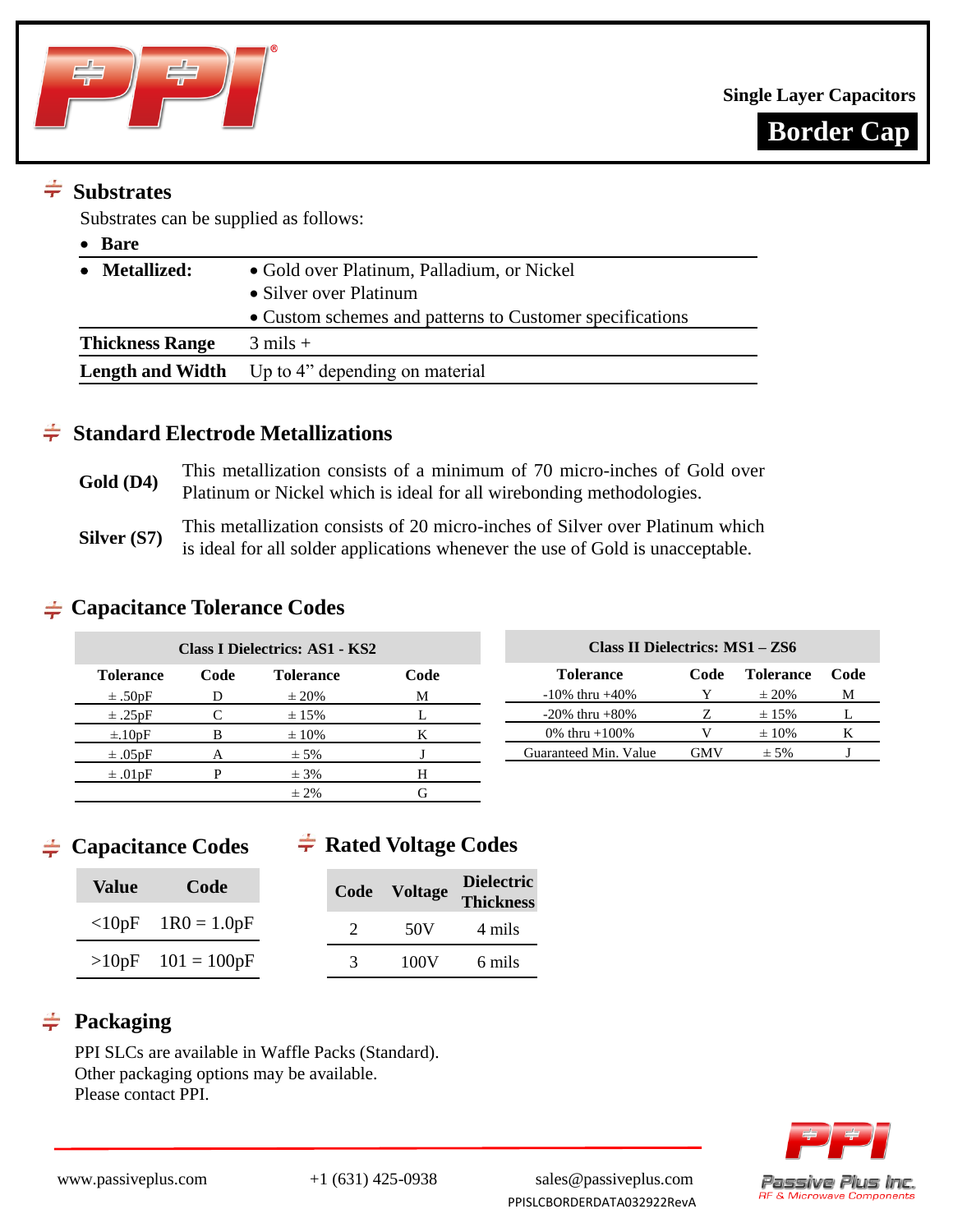



## **Dielectric Materials – Class I**

Dielectrics below consist of material exhibiting very low losses, extremely low or closely controlled temperature coefficients, negligible voltage and frequency coefficients, negligible aging effects and high insultation and dielectric breakdown.

| <b>Type</b>     | IR Min @ $25^{\circ}$ C | <b>Temperature</b><br><b>Coefficient</b><br>$(-25 \text{ to } 125^{\circ}\text{C})$ | <b>Dissipation</b><br><b>Factor</b><br>$(\textcircled{a}$ 10GHz) | <b>Dielectric</b><br><b>Constant</b><br>(K) | <b>Material</b> |  |
|-----------------|-------------------------|-------------------------------------------------------------------------------------|------------------------------------------------------------------|---------------------------------------------|-----------------|--|
| AS1             | $10^{12}$               | Negligible                                                                          | 0.0001                                                           | 3.8                                         | Quartz          |  |
| AS2             | $10^{12}$               | Negligible                                                                          | 0.0001                                                           | 3.9                                         | Si              |  |
| AS3             | $10^{12}$               | Negligible                                                                          | 0.0001                                                           | 6.6                                         | <b>BeO</b>      |  |
| AS6             | $10^{12}$               | $P120 \pm 25$ ppm                                                                   | 0.0001                                                           | 8.7                                         | <b>AlN</b>      |  |
| AS7             | $10^{12}$               | $P180 \pm 50$ ppm                                                                   | 0.0006                                                           | 9.6                                         | Alumina 96      |  |
| AS <sub>8</sub> | $10^{12}$               | $P180 \pm 50$ ppm                                                                   | 0.0006                                                           | 9.8                                         | Alumina 99.6    |  |
| BS2             | $10^{12}$               | $NP0 \pm 30$ ppm                                                                    | 0.0001                                                           | 12.6                                        | Titanate        |  |
| CS <sub>1</sub> | $10^{12}$               | $0 \pm 30$ ppm                                                                      | 0.001                                                            | 20                                          | Titanate        |  |
| ES1             | $10^{12}$               | $0 \pm 30$ ppm                                                                      | 0.002                                                            | 40                                          | Titanate        |  |
| FS1             | $10^{12}$               | $0 \pm 30$ ppm                                                                      | 0.005                                                            | 50                                          | Titanate        |  |
| <b>IS1</b>      | $10^{15}$               | $0 \pm 30$ ppm                                                                      | 0.005                                                            | 84                                          | Titanate        |  |
| KS3             | 10 <sup>6</sup>         | $N1500 \pm 500$ ppm                                                                 | 0.0025                                                           | 160                                         | Titanate        |  |

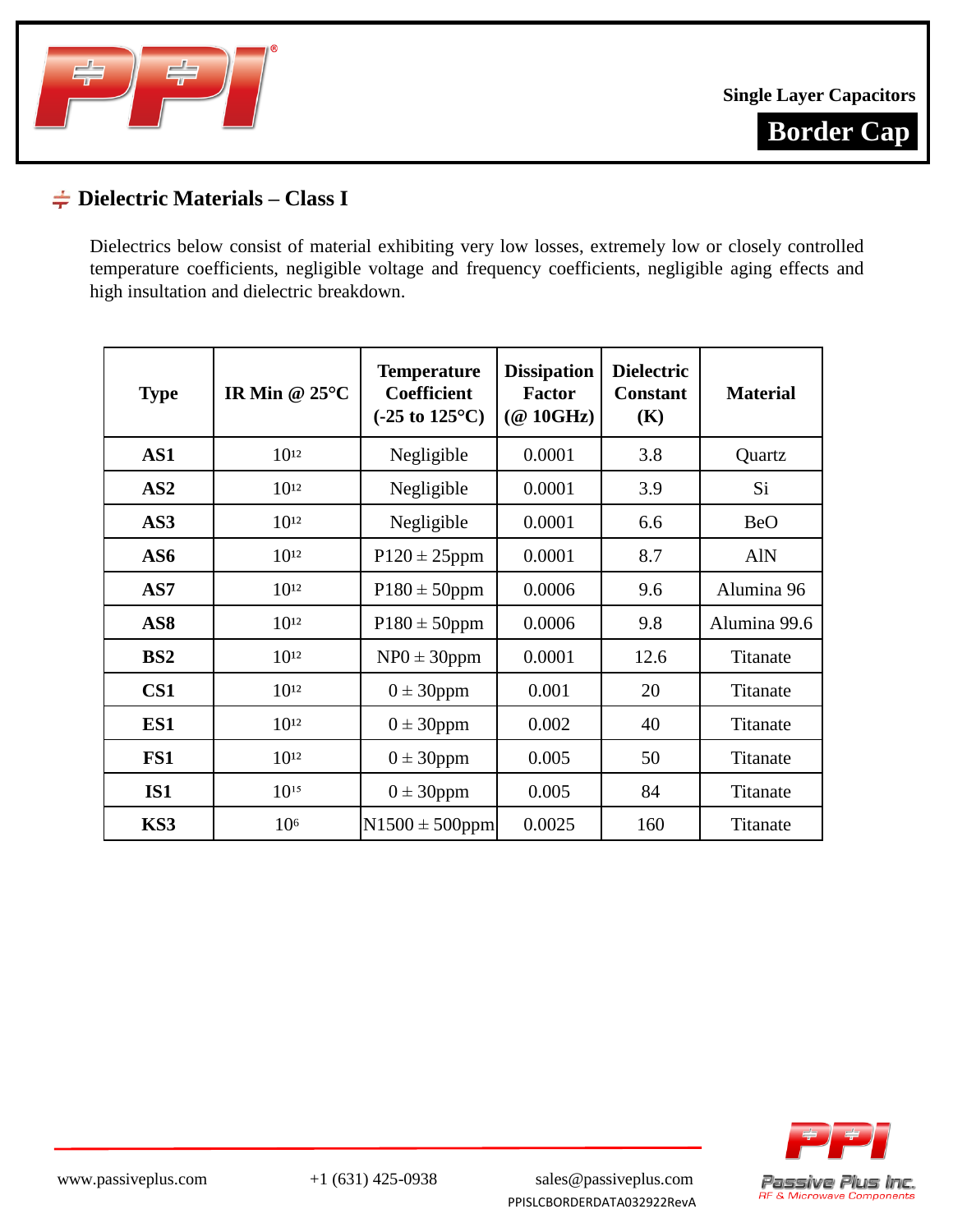

**Single Layer Capacitors**

**Border Cap**

#### **Dielectric Materials – Class II**

Dielectrics below are characterized by high dielectric constants, increased losses and higher temperature coefficients. These properties are inherent with this class of material but the high dielectric constants permit the use of smaller size to achieve low series inductance and meet dimensional requirements. Capacitors made with these materials are often used for coupling of microstrip line circuits where a small chip is necessary. Used as a bypass capacitor, the small size provides low series inductance and dielectric losses are typically of little concern.

| <b>Type</b>     | <b>IR</b><br><b>Temperature</b><br>(MEG-OHMs)<br><b>Coefficient</b><br>100VDC @ 25°C<br>$(-55 \text{ to } 125^{\circ}\text{C})$ |              | <b>Dissipation</b><br><b>Factor</b><br>$(Q_1 \text{ MHz})$ | Aging $(\% )$<br><b>HR/Decade</b> | <b>Dielectric</b><br><b>Constant</b><br>(K) |
|-----------------|---------------------------------------------------------------------------------------------------------------------------------|--------------|------------------------------------------------------------|-----------------------------------|---------------------------------------------|
| MS1             | 10 <sup>5</sup>                                                                                                                 | $5$ to $-10$ | 0.010                                                      | 2.0                               | 300                                         |
| PS1             | 10 <sup>4</sup>                                                                                                                 | $\pm 10\%$   | 0.025                                                      | 3.0                               | 700                                         |
| SS <sub>3</sub> | 10 <sup>5</sup>                                                                                                                 | $3$ to $-10$ | 0.015                                                      | 3.5                               | 2,200                                       |
| US1             | 10 <sup>5</sup>                                                                                                                 | $0$ to $-35$ | 0.020                                                      | 3.0                               | 4,000                                       |
| US3             | 10 <sup>5</sup>                                                                                                                 | 3.0          | 0.025                                                      | 3.0                               | 5,000                                       |
| RS2             | 10 <sup>4</sup>                                                                                                                 | $\pm 10\%$   | 0.025                                                      | 3.0                               | 1250                                        |
| ZS1             | 10 <sup>5</sup>                                                                                                                 | $0$ to $-80$ | 0.025                                                      | 3.0                               | 11,000                                      |
| ZS4             | <b>Contact PPI</b>                                                                                                              | 15 to $-15$  | 0.035                                                      | 3.0                               | 25,000                                      |
| ZS <sub>6</sub> | <b>Contact PPI</b>                                                                                                              | 15 to $-15$  | 0.035                                                      | 3.0                               | 35,000                                      |
| US3             | 10 <sup>5</sup>                                                                                                                 | ± 15%        | 0.030                                                      | 3.0                               | 4500                                        |

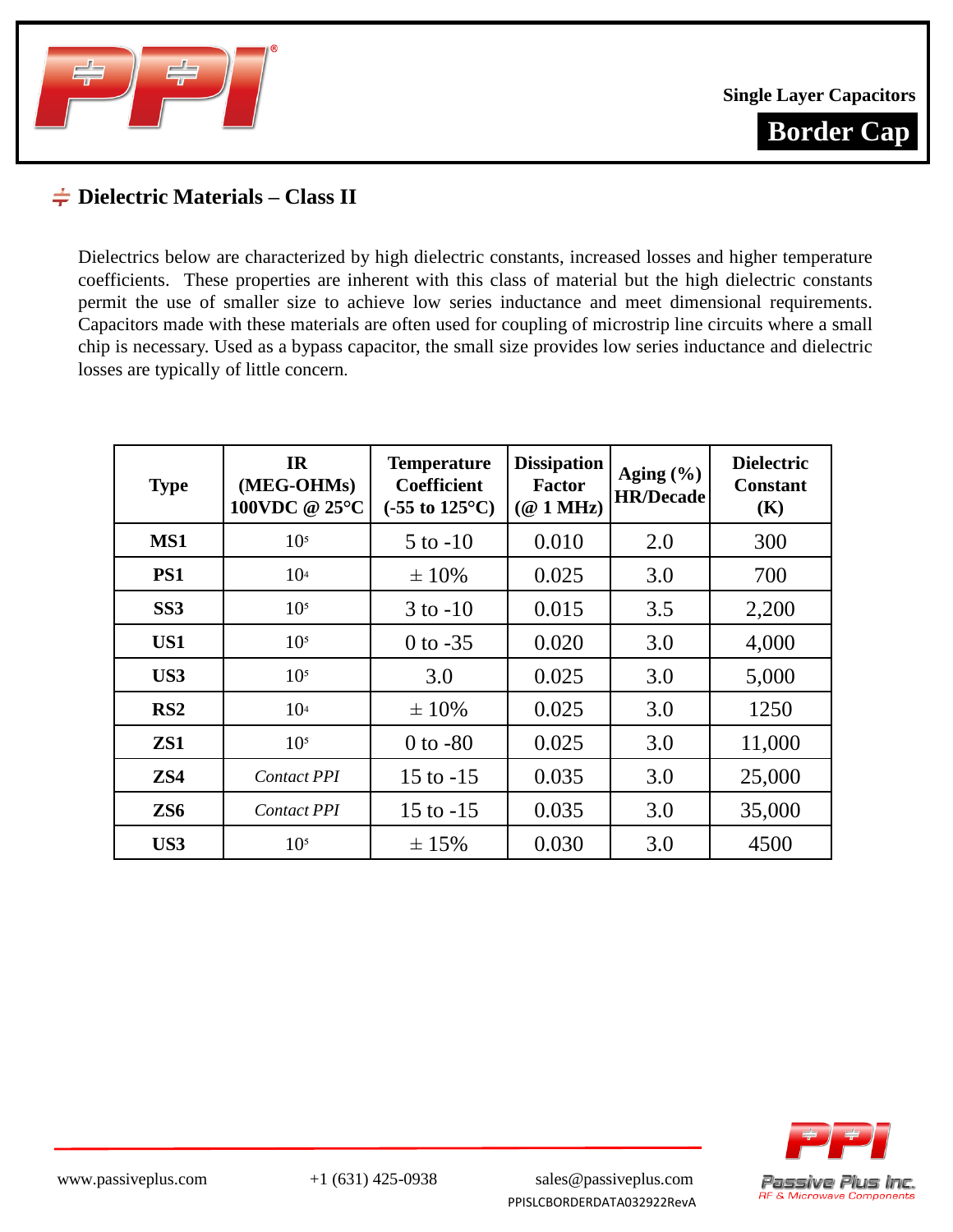



# **Capacitance, Case Size & Dielectric Availability - Class I Dielectrics**

|      |                   |                                              |                      |                         |                 |                      |                   |                  |                      | <b>Size</b><br>mils (mm) |                 |                      |                      |                |                            |                                 |                        |                  |
|------|-------------------|----------------------------------------------|----------------------|-------------------------|-----------------|----------------------|-------------------|------------------|----------------------|--------------------------|-----------------|----------------------|----------------------|----------------|----------------------------|---------------------------------|------------------------|------------------|
| Cap  | 10x10             |                                              |                      | 12x12<br>15x15<br>20x20 |                 |                      |                   |                  |                      | 25x25                    |                 | 30x30                | 35x35                | 40x40          |                            |                                 | 50x50                  |                  |
| (pF) |                   | $(.254 \times .254)$<br>$(.305 \times .305)$ |                      |                         | (.381 x .381)   | $(.508 \times .508)$ |                   |                  | $(.635 \times .635)$ | $(.762 \times .762)$     |                 | $(.889 \times .889)$ |                      |                | $(1.016 \times 1.016)$     |                                 | $(1.270 \times 1.270)$ |                  |
|      | <b>Dielectric</b> | <b>Thickness</b>                             | Dielectric Thickness |                         | Dielectric      | <b>Thickness</b>     | <b>Dielectric</b> | <b>Thickness</b> |                      | Dielectric Thickness     | Dielectric      | <b>Thickness</b>     | Dielectric Thickness |                |                            | Dielectric Thickness Dielectric |                        | <b>Thickness</b> |
| 0.04 | AS7               | $\overline{4}$                               | AS7                  | $\overline{4}$          | AS7             | 5                    | AS1               | 5                |                      |                          |                 |                      |                      |                | <b>Class I Dielectrics</b> |                                 |                        |                  |
| 0.06 | ES1               | 10                                           | AS7                  | $\overline{4}$          | AS7             | 6                    | AS1               | 5                | AS1                  | 8                        | AS1             | 10                   |                      |                |                            |                                 |                        |                  |
| 0.08 | ES1               | $\tau$                                       | ES1                  | 10                      | AS7             | 5                    | AS7               | 10               | AS1                  | 6                        | AS1             | 8                    | AS1                  | 11             |                            |                                 |                        |                  |
| 0.1  | ES1               | 6                                            | ES1                  | 9                       | AS7             | $\overline{4}$       | AS7               | $\overline{7}$   | AS1                  | 5                        | AS1             | $\overline{7}$       | AS1                  | 10             |                            |                                 |                        |                  |
| 0.2  | IS <sub>1</sub>   | $\overline{4}$                               | ES1                  | $\overline{4}$          | ES1             | 5                    | AS7               | $\overline{4}$   | AS7                  | 5                        | AS7             | 7                    | AS1                  | $\overline{4}$ | AS1                        | 5                               | AS1                    | 10               |
| 0.3  | KS <sub>2</sub>   | 6                                            | IS <sub>1</sub>      | 5                       | ES1             | $\overline{4}$       | ES1               | 8                | AS7                  | $\overline{4}$           | AS7             | 5                    | AS7                  | $\tau$         | AS1                        | $\overline{4}$                  | AS1                    | 6                |
| 0.4  | KS <sub>2</sub>   | $\overline{4}$                               | IS1                  | $\overline{4}$          | IS1             | 6                    | ES1               | 6                | ES1                  | 10                       | AS7             | $\overline{4}$       | AS7                  | 5              | AS7                        | $\overline{7}$                  | AS1                    | 5                |
| 0.5  | MS1               | 5                                            | KS2                  | $\overline{4}$          | IS <sub>1</sub> | 5                    | ES1               | $\overline{4}$   | ES1                  | $\tau$                   | ES <sub>1</sub> | 10                   | AS7                  | $\overline{4}$ | AS7                        | 6                               | AS7                    | 10               |
| 0.6  | MS1               | 5                                            | KS <sub>2</sub>      | 5                       | IS1             | $\overline{4}$       | ES1               | $\overline{4}$   | ES1                  | 6                        | ES1             | 10                   | AS7                  | $\overline{4}$ | AS7                        | 5                               | AS7                    | $\overline{7}$   |
| 0.8  | MS1               | 5                                            | MS1                  | 5                       | KS <sub>2</sub> | 5                    | IS1               | 6                | ES1                  | 5                        | ES1             | 7                    | ES1                  | 10             | AS7                        | $\overline{4}$                  | AS7                    | 6                |
| 1.0  | MS1               | $\overline{4}$                               | MS1                  | 5                       | KS <sub>2</sub> | $\overline{4}$       | IS1               | 5                | ES1                  | $\overline{4}$           | ES1             | 6                    | ES1                  | 8              | ES1                        | 10                              | AS7                    | 5                |
| 1.2  | RS1               | 6                                            | MS1                  | 5                       | MS1             | $\overline{7}$       | IS <sub>1</sub>   | $\overline{4}$   | IS <sub>1</sub>      | 7                        | ES1             | 5                    | ES1                  | $\tau$         | ES1                        | 10                              | AS7                    | $\overline{4}$   |
| 1.5  | RS1               | $\overline{7}$                               | MS1                  | $\overline{4}$          | MS1             | 6                    | KS <sub>2</sub>   | 6                | IS1                  | 6                        | IS1             | 8                    | ES1                  | 6              | ES1                        | $\tau$                          | ES1                    | 15               |
| 1.8  | RS1               | 6                                            | MS1                  | $\overline{4}$          | MS1             | 5                    | KS <sub>2</sub>   | 5                | IS1                  | 5                        | IS1             | 7                    | ES1                  | 5              | ES1                        | $\tau$                          | ES1                    | 10               |
| 2.0  | RS1               | 6                                            | RS1                  | 8                       | MS1             | $\overline{4}$       | KS <sub>2</sub>   | 5                | IS1                  | 5                        | IS1             | 6                    | ES1                  | $\overline{4}$ | ES1                        | 6                               | ES1                    | 10               |
| 2.2  | RS1               | 5                                            | RS1                  | $7\overline{ }$         | MS1             | $\overline{4}$       | MS1               | $\overline{7}$   | KS <sub>2</sub>      | $\tau$                   | IS <sub>1</sub> | 6                    | ES1                  | $\overline{4}$ | ES1                        | 5                               | ES1                    | 10               |
| 2.7  | RS1               | 5                                            | RS1                  | 6                       | MS1             | $\overline{4}$       | MS1               | 6                | KS <sub>2</sub>      | 6                        | IS1             | 6                    | IS <sub>1</sub>      | 8              | ES1                        | 5                               | ES1                    | 8                |
| 3.3  | SS <sub>3</sub>   | 6                                            | RS1                  | 6                       | RS1             | 8                    | MS1               | 5                | KS <sub>2</sub>      | 5                        | IS <sub>1</sub> | $\overline{4}$       | IS <sub>1</sub>      | 6              | IS1                        | $\tau$                          | ES1                    | 6                |
| 3.9  | SS <sub>3</sub>   | 5                                            | RS1                  | 5                       | RS1             | $\overline{7}$       | MS1               | $\overline{4}$   | KS <sub>2</sub>      | $\overline{4}$           | KS <sub>2</sub> | 6                    | IS <sub>1</sub>      | 5              | IS <sub>1</sub>            | 6                               | ES1                    | 5                |
| 4.7  | SS <sub>3</sub>   | 5                                            | RS1                  | 5                       | RS1             | $7\phantom{.0}$      | MS1               | $\overline{4}$   | MS1                  | 6                        | KS <sub>2</sub> | 5                    | IS <sub>1</sub>      | $\overline{4}$ | IS1                        | 5                               | IS1                    | 8                |
| 5.6  | SS <sub>3</sub>   | 5                                            | SS <sub>3</sub>      | 6                       | RS1             | $\sqrt{5}$           | MS1               | $\overline{4}$   | MS1                  | 5                        | KS <sub>2</sub> | $\overline{4}$       | KS <sub>2</sub>      | 6              | IS1                        | 5                               | IS1                    | $\tau$           |
| 6.8  | US1               | 5                                            | SS <sub>3</sub>      | 6                       | RS1             | 5                    | RS1               | 8                | MS1                  | 5                        | MS1             | $\overline{7}$       | KS <sub>2</sub>      | 5              | KS <sub>2</sub>            | $\tau$                          | IS1                    | 6                |
| 8.2  | US1               | $\overline{4}$                               | SS <sub>3</sub>      | 5                       | RS1             | $\overline{4}$       | RS1               | $\overline{7}$   | MS1                  | $\overline{4}$           | MS1             | 6                    | KS <sub>2</sub>      | $\overline{4}$ | KS <sub>2</sub>            | 5                               | IS1                    | 5                |
| 10   | US1               | 5                                            | SS <sub>3</sub>      | $\overline{4}$          | SS <sub>3</sub> | 6                    | RS1               | 6                | MS1                  | $\overline{4}$           | MS1             | 5                    | MS1                  | 6              | KS <sub>2</sub>            | 5                               | IS1                    | $\overline{4}$   |
| 12   | US1               | 5                                            | US1                  | 6                       | SS <sub>3</sub> | $\mathfrak{I}$       | RS1               | 5                | RS1                  | 8                        | MS1             | $\overline{4}$       | MS1                  | 6              | KS <sub>2</sub>            | $\overline{4}$                  | KS <sub>2</sub>        | 6                |
| 15   | US1               | $\overline{4}$                               | US1                  | 5                       | SS <sub>3</sub> | 5                    | RS1               | 5                | RS1                  | $\overline{7}$           | MS1             | $\overline{4}$       | MS1                  | 5              | MS1                        | 6                               | KS <sub>2</sub>        | 5                |
| 18   | VS <sub>1</sub>   | $\overline{4}$                               | VS1                  | 6                       | US <sub>1</sub> | $\overline{7}$       | SS <sub>3</sub>   | $\overline{7}$   | RS1                  | 5                        | RS1             | 9                    | MS1                  | $\overline{4}$ | MS1                        | 5                               | KS <sub>2</sub>        | $\overline{4}$   |
| 20   | ZS1               | 5                                            | VS1                  | 5                       | US1             | 6                    | SS <sub>3</sub>   | 6                | RS1                  | 5                        | RS1             | 8                    | MS1                  | $\overline{4}$ | MS1                        | 5                               | KS <sub>2</sub>        | $\overline{4}$   |

**Shaded cells indicate Class II Dielectrics**

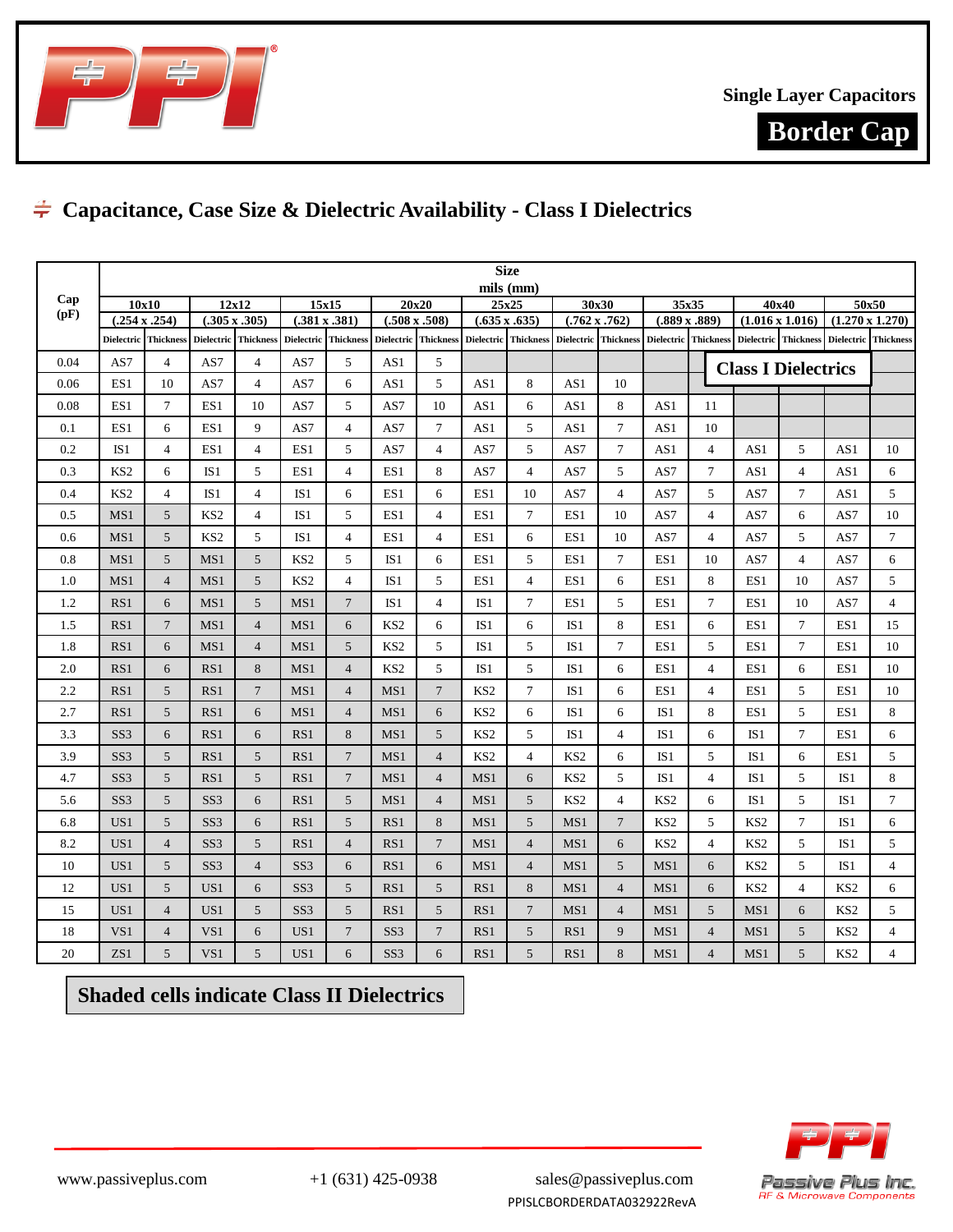



# **Capacitance, Case Size & Dielectric Availability – Class II Dielectrics**

|      |                 |                         |                                                                |                |                             |                |                      |                | <b>Size</b>          |                |                      |                 |                               |                |                                                                                                                               |                |                                             |                |
|------|-----------------|-------------------------|----------------------------------------------------------------|----------------|-----------------------------|----------------|----------------------|----------------|----------------------|----------------|----------------------|-----------------|-------------------------------|----------------|-------------------------------------------------------------------------------------------------------------------------------|----------------|---------------------------------------------|----------------|
| Cap  |                 | 12x12<br>15x15<br>10x10 |                                                                |                | mils (mm)<br>20x20<br>25x25 |                |                      |                | 30x30                |                |                      |                 | 40x40                         |                |                                                                                                                               | 50x50          |                                             |                |
| (pF) |                 | $(.254 \times .254)$    | $(.305 \times .305)$                                           |                | $(.381 \times .381)$        |                | $(.508 \times .508)$ |                | $(.635 \times .635)$ |                | $(.762 \times .762)$ |                 | 35x35<br>$(.889 \times .889)$ |                |                                                                                                                               |                | $(1.016 \times 1.016) (1.270 \times 1.270)$ |                |
|      |                 |                         | Dielectric Thickness Dielectric Thickness Dielectric Thickness |                |                             |                |                      |                |                      |                |                      |                 |                               |                | Dielectric Thickness Dielectric Thickness Dielectric Thickness Dielectric Thickness Dielectric Thickness Dielectric Thickness |                |                                             |                |
| 22   | ZS <sub>1</sub> | 7                       | VS1                                                            | 4              | US <sub>1</sub>             | 5              | SS <sub>3</sub>      | 6              | RS1                  | 5              | RS1                  | $\tau$          | RS1                           | 10             | MS1                                                                                                                           | $\overline{4}$ | MS1                                         | 6              |
| 27   | ZS1             | 6                       | VS1                                                            | $\overline{4}$ | VS1                         | 5              | SS <sub>3</sub>      | 5              | RS1                  | $\overline{4}$ | RS1                  | 6               | RS1                           | 8              | MS1                                                                                                                           | $\overline{4}$ | MS1                                         | 5              |
| 33   | ZS1             | 5                       | ZS1                                                            | 6              | VS <sub>1</sub>             | $\overline{4}$ | SS <sub>3</sub>      | $\overline{4}$ | SS <sub>3</sub>      | 6              | RS1                  | 5               | RS1                           | 7              | RS1                                                                                                                           | 9              | MS1                                         | 5              |
| 39   | ZS <sub>1</sub> | $\overline{4}$          | ZS1                                                            | 5              | VS1                         | $\overline{4}$ | US1                  | 6              | SS <sub>3</sub>      | 6              | RS1                  | $\overline{4}$  | RS1                           | 6              | RS1                                                                                                                           | 8              | MS1                                         | $\overline{4}$ |
| 47   | ZS4             | 8                       | ZS1                                                            | 5              | ZS1                         | 6              | US1                  | 5              | SS <sub>3</sub>      | 5              | SS <sub>3</sub>      | $7\phantom{.0}$ | RS1                           | 5              | RS1                                                                                                                           | $\overline{7}$ | RS1                                         | 11             |
| 56   | ZS4             | 6                       | ZS1                                                            | $\overline{4}$ | ZS1                         | 5              | VS1                  | 5              | SS <sub>3</sub>      | $\overline{4}$ | SS <sub>3</sub>      | 6               | RS1                           | $\overline{4}$ | RS1                                                                                                                           | 6              | RS1                                         | 9              |
| 68   | ZS4             | 5                       | ZS4                                                            | 8              | ZS1                         | 5              | VS1                  | $\overline{4}$ | US1                  | 6              | SS <sub>3</sub>      | 5               | RS1                           | $\overline{4}$ | RS1                                                                                                                           | 5              | RS1                                         | $\tau$         |
| 82   | ZS <sub>6</sub> | 6                       | ZS4                                                            | 6              | ZS1                         | $\overline{4}$ | VS1                  | $\overline{4}$ | US1                  | 5              | SS <sub>3</sub>      | $\overline{4}$  | SS <sub>3</sub>               | 6              | RS1                                                                                                                           | $\overline{4}$ | RS1                                         | 6              |
| 100  | ZS <sub>6</sub> | 5                       | ZS4                                                            | 6              | ZS1                         | $\overline{4}$ | ZS1                  | 6              | VS1                  | 5              | US1                  | 6               | SS <sub>3</sub>               | 5              | SS <sub>3</sub>                                                                                                               | $\overline{7}$ | RS1                                         | 5              |
| 120  |                 |                         | ZS4                                                            | 5              | ZS4                         | 6              | ZS1                  | 5              | VS1                  | 4              | VS1                  | 6               | SS <sub>3</sub>               | $\overline{4}$ | SS <sub>3</sub>                                                                                                               | 5              | RS1                                         | $\overline{4}$ |
| 150  |                 |                         | ZS4                                                            | 6              | ZS4                         | 6              | ZS <sub>1</sub>      | $\overline{4}$ | ZS1                  | 7              | VS <sub>1</sub>      | 5               | VS1                           | 7              | SS <sub>3</sub>                                                                                                               | $\overline{4}$ | SS <sub>3</sub>                             | $\tau$         |
| 180  |                 |                         | ZS <sub>6</sub>                                                | 5              | ZS4                         | 5              | ZS1                  | $\overline{4}$ | ZS1                  | 6              | VS <sub>1</sub>      | $\overline{4}$  | VS1                           | 6              | SS <sub>3</sub>                                                                                                               | $\overline{4}$ | SS <sub>3</sub>                             | 6              |
| 200  |                 |                         |                                                                |                | ZS <sub>6</sub>             | 5              | ZS <sub>1</sub>      | $\overline{4}$ | ZS1                  | 6              | VS1                  | $\overline{4}$  | VS <sub>1</sub>               | 5              | US1                                                                                                                           | 6              | SS <sub>3</sub>                             | 5              |
| 220  |                 |                         |                                                                |                | ZS <sub>6</sub>             | 5              | ZS4                  | 8              | ZS1                  | 5              | VS1                  | $\overline{4}$  | VS1                           | 5              | US1                                                                                                                           | 5              | SS <sub>3</sub>                             | 5              |
| 270  |                 |                         |                                                                |                | ZS <sub>6</sub>             | 5              | ZS4                  | 6              | ZS1                  | 4              | ZS1                  | $\tau$          | VS1                           | $\overline{4}$ | VS1                                                                                                                           | 6              | SS <sub>3</sub>                             | $\overline{4}$ |
| 330  |                 |                         |                                                                |                |                             |                | ZS4                  | 5              | ZS1                  | 4              | ZS1                  | 5               | ZS1                           | 7              | VS1                                                                                                                           | 5              | US1                                         | 6              |
| 390  |                 |                         |                                                                |                |                             |                | ZS4                  | $\sqrt{5}$     | ZS4                  | 6              | ZS1                  | 5               | ZS1                           | 6              | VS1                                                                                                                           | $\overline{4}$ | US <sub>1</sub>                             | 5              |
| 470  |                 |                         |                                                                |                |                             |                | ZS4                  | $\overline{4}$ | ZS4                  | 6              | ZS1                  | $\overline{4}$  | ZS1                           | 5              | ZS1                                                                                                                           | 7              | VS <sub>1</sub>                             | 5              |
| 560  |                 |                         |                                                                |                |                             |                | ZS <sub>6</sub>      | 5              | ZS <sub>6</sub>      | 6              | ZS1                  | $\overline{4}$  | ZS1                           | 5              | ZS1                                                                                                                           | 6              | VS1                                         | $\overline{4}$ |
| 680  |                 |                         |                                                                |                |                             |                |                      |                | ZS <sub>6</sub>      | 6              | ZS4                  | 6               | ZS1                           | $\overline{4}$ | ZS1                                                                                                                           | 5              | ZS1                                         | 8              |
| 820  |                 |                         |                                                                |                |                             |                |                      |                | ZS <sub>6</sub>      | 5              | ZS4                  | 5               | ZS4                           | 8              | ZS1                                                                                                                           | $\overline{4}$ | ZS1                                         | $\tau$         |
| 1000 |                 |                         |                                                                |                |                             |                |                      |                |                      |                | ZS <sub>6</sub>      | 6               | ZS4                           | 6              | ZS <sub>4</sub>                                                                                                               | 8              | ZS1                                         | 6              |
| 1200 |                 |                         |                                                                |                |                             |                |                      |                |                      |                | ZS <sub>6</sub>      | 5               | ZS4                           | 5              | ZS4                                                                                                                           | $\overline{7}$ | ZS1                                         | 5              |
| 1500 |                 |                         |                                                                |                |                             |                |                      |                |                      |                |                      |                 | ZS <sub>6</sub>               | 6              | ZS4                                                                                                                           | 5              | ZS1                                         | $\overline{4}$ |
| 1800 |                 |                         |                                                                |                |                             |                |                      |                |                      |                |                      |                 | ZS <sub>6</sub>               | 5              | ZS <sub>6</sub>                                                                                                               | 6              | ZS4                                         | $\tau$         |
| 2200 |                 |                         |                                                                |                |                             |                |                      |                |                      |                |                      |                 |                               |                | ZS <sub>6</sub>                                                                                                               | 5              | ZS4                                         | 6              |
| 2700 |                 |                         |                                                                |                |                             |                |                      |                |                      |                |                      |                 |                               |                | ZS <sub>6</sub>                                                                                                               | 5              | ZS4                                         | 5              |
| 3300 |                 |                         |                                                                |                |                             |                |                      |                |                      |                |                      |                 |                               |                |                                                                                                                               |                | ZS <sub>6</sub>                             | 5              |



www.passiveplus.com +1 (631) 425-0938 sales@passiveplus.com PPISLCBORDERDATA032922RevA